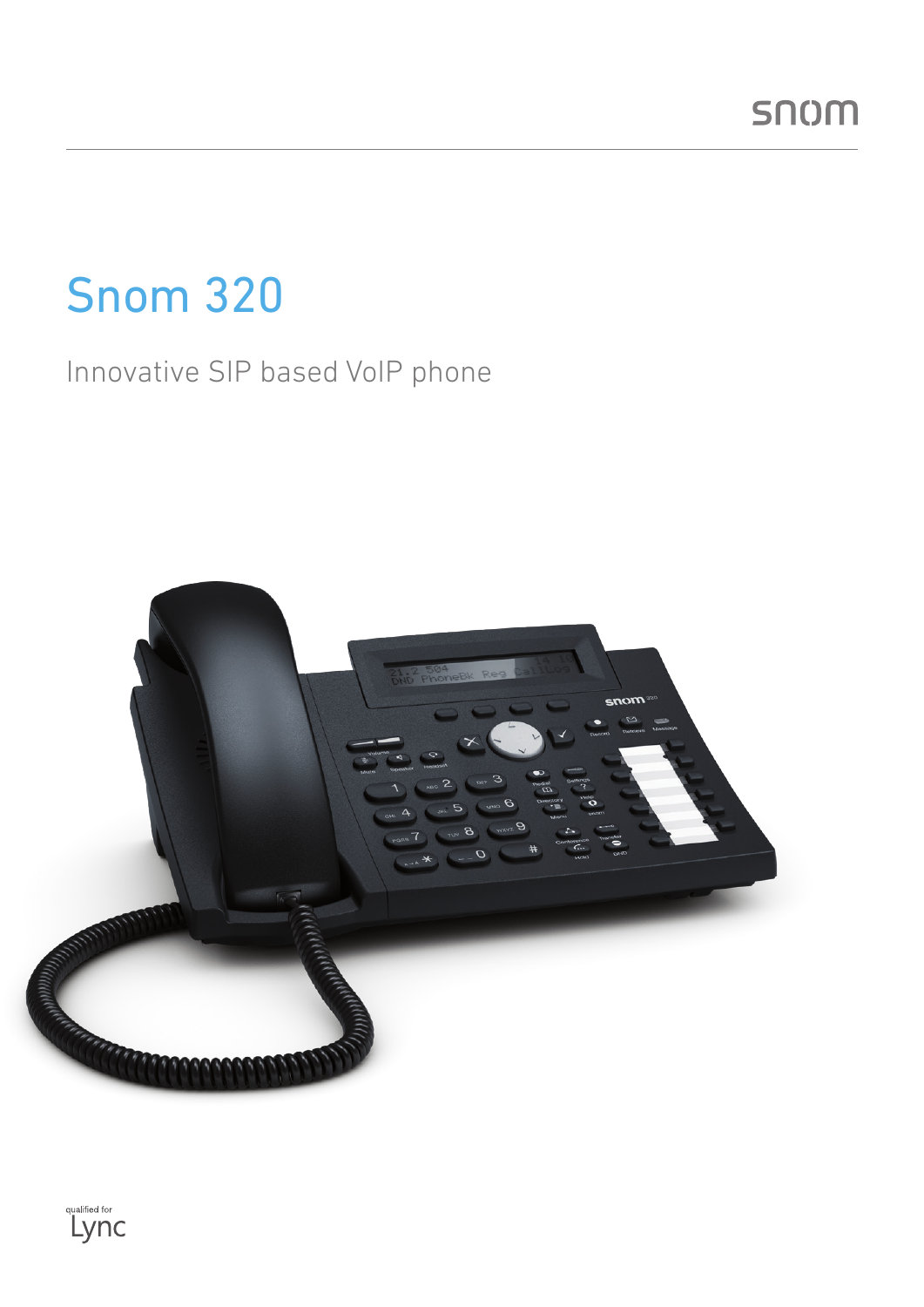# Snom 320

#### Key Features

- · 12 SIP Identities
- · 12 Programmable function keys with LEDs
- · Power over Ethernet (POE)
- · Ethernet switch
- · Tiltable graphical display with backlight
- · Speakerphone
- · Expansion module available



Ideal for the office and everyone who makes a lot of calls, the Snom 320 is an affordable, yet powerful telephone for your office. A 2x24 graphical LCD display and a menu-driven user interface supports easy feature management.

12 programmable keys with LEDs support flexible access/key configuration. A 100 number call memory, a 100 entry onboard address book (to which data may easily be uploaded), custom call blocking, configurable/ downloadable ringtones, auto-answer mode, DND and other sophisticated features ensure convenience and productivity. And the Snom 320's built-in web server supports even simpler end user configuration, screen dialing, and access to call history.

The Snom 320 is remote-manageable and updatable, uniquely easy to install and largely self-configuring. Broad codec support and its other state-of-the-art features enables flexible deployment with various, IP PBXs or hosted VoIP platforms.

#### Security on the first place

The Snom 320 supports the security standard SRTP and TLS for protection against sniffing of signaling and authentication data.

With its characteristic horizontal design for easy dialing, the Snom 320 features a broad array of timesaving and efficient dedicated function keys.

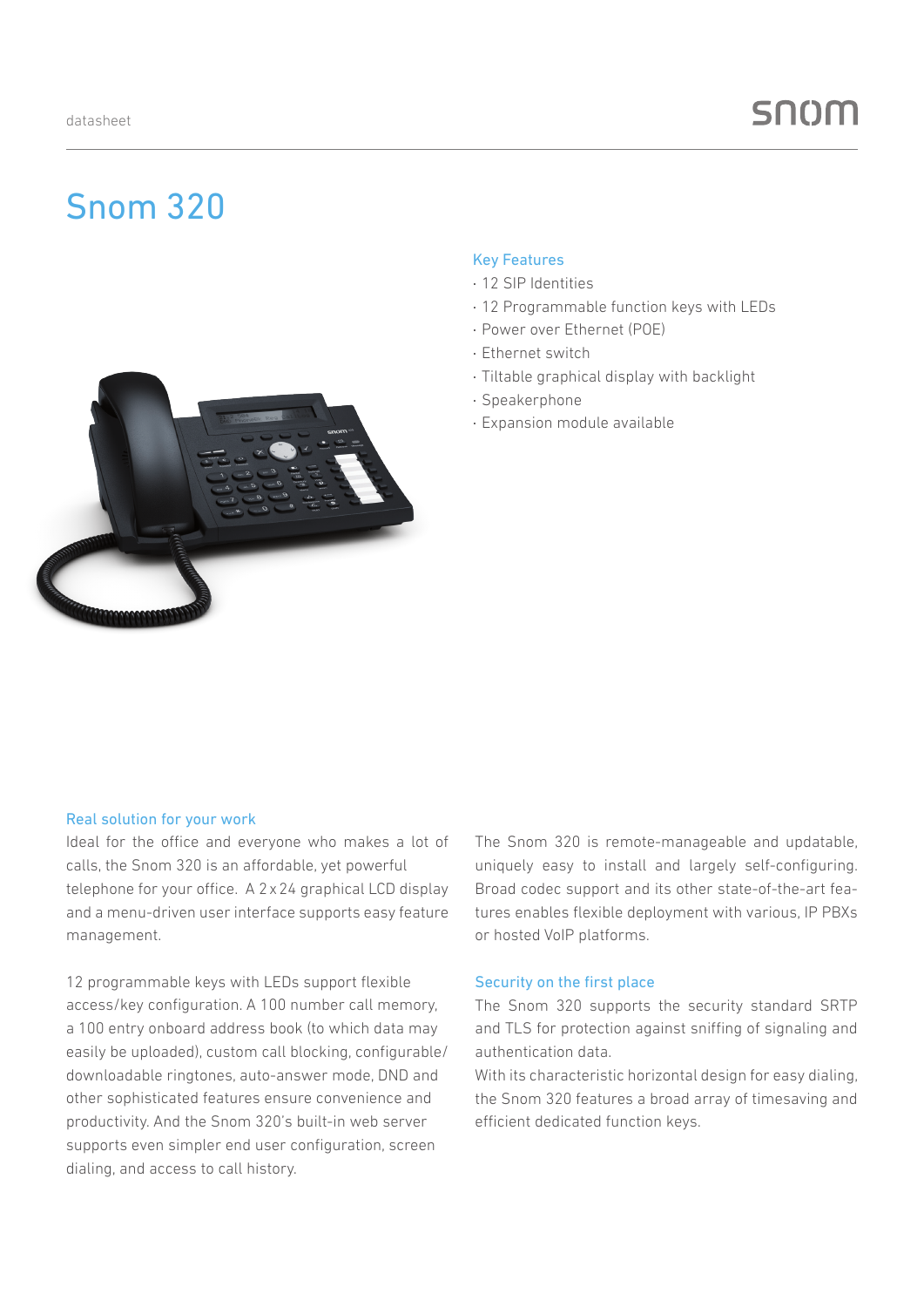#### General Features

- · Dimensions: approx. 250 x 200 x120 mm
- · Weight: approx. 920 g
- · Certification FCC Class B, CE Marking
- · Safety: IEC 60950-1:2001
- · 1x LAN, 1x PC: RJ45 (Ethernet)
- · Power over Ethernet: IEEE 802.3af, Class 1
- · Power: PoE or 5V DC power supply listed in the user guide (1)
- · Ethernet: 2x IEEE 802.3 10/100 Mbps switch
- · Handset: 4P4C connector
- · Headset: (wired) 4P4C connector; via Snom EHS Advanced<sup>(1)</sup> available
- · Expansion Module (1): Proprietary Snom connector

#### User Interface

- · Tiltable graphical display with backlight 2x24 character lines
- · 47 keys, 12 programmable function keys with LEDs (42 additional programmable function keys on the Expansion Module<sup>(1)</sup>)
- · Menu-driven user interface
- · Localization
- · Selection of ring tones, VIP ring tones, integration of customized ring tones
- · Call indication with LED
- · LED indication for missed calls, waiting messages, and calls on hold
- · Speakerphone
- · Multiple audio device support
- · Clock with automatic daylight-saving time
- · Call timer

## Call Features

- · 12 identities (lines)
- · Directory with 100 contact entries
- · Import/Export of Directory
- · Speed dialing
- · URL dialing
- · Local dial plan
- · Automatic Redial on busy
- · Call completion (Busy/Unreachable) (2)
- · Caller identification (caller ID)
- · Call waiting
- · Auto answer
- · Call blocking (deny list)
- · Blocking of anonymous calls
- · Lists of missed, received, and dialed calls
- · Hold
- · Music on hold (2)
- · Handling of up to 12 calls simultaneously
- · Blind and attended transfer
- · Call forwarding
- · 3-way conference on the phone
- · Extension monitoring, call pickup (2)
- · Call park, call unpark (2)
- · Call completion (2)
- · Multicast paging
- · DND mode (do not disturb)
- · Mute microphone
- · Keyboard lock
- · Client Matter Code (CMC) (2)
- · Unified Communicated ready

## Web Server

- · Embedded web server HTTP/HTTPS
- · Remote configuration/provisioning
- · Dial from web interface
- · Password protection
- · Diagnostics (tracing, logging, syslog)

## Security, Quality of Service

- · HTTPS (server/client)
- · Transport Layer Security (TLS)
- · SRTP (RFC3711), SIPS
- · RTCP, S-RTCP
- · VLAN (IEEE 802.1X)
- · LLDP-MED